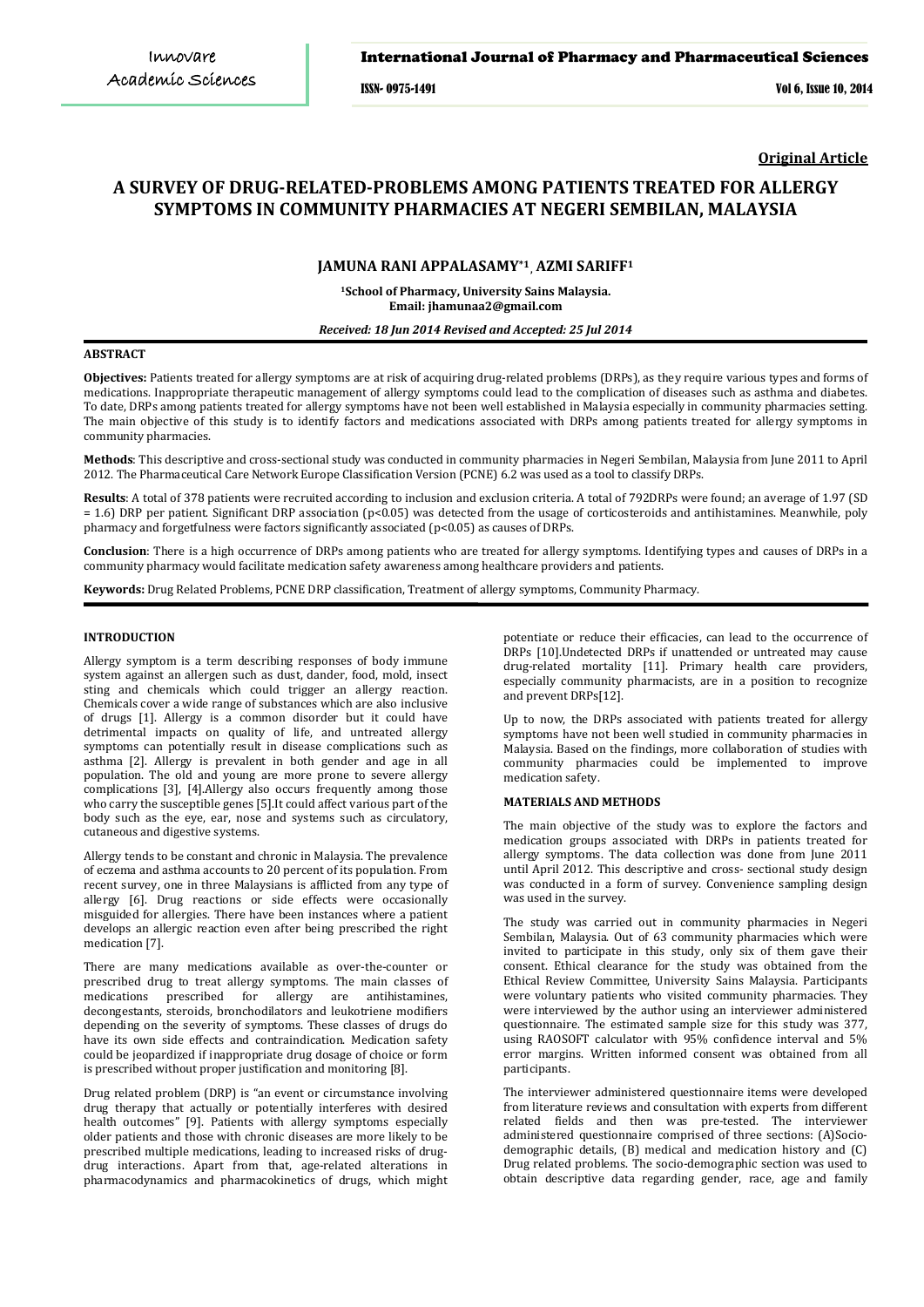history of allergy. The medical and medication history section was further subdivided to (1) medical history, (2) medication history, (3) details of allergy symptom medications. These sections obtained information of existing illnesses and treatment, frequency of medications changed and the reason for the medications given. The drug related problems section was similar to the subdivision of Pharmaceutical Care Network Europe (PCNE) DRP classifications version 6.2 (revised 14 January 2010) [\[13\].](http://www.plosone.org/article/info%3Adoi%2F10.1371%2Fjournal.pone.0086215#pone.0086215-Pharmaceutical1) Each DRP group has primary domains and more precise sub-domains. A description for each primary domain DRP is visibly stated. Statistical package for social sciences (SPSS) version 17 was used for data management and analyses. Demographic data were calculated and expressed as percentages. Means and standard deviations were performed. Chi square test was used for determination of significant relationship between types of medications prescribed for allergy symptoms and factors associated with occurrence of DRPs. P-value <0.05 was considered statistically significant.

# **RESULTS**

#### **Sociodemographic characteristics**

A summary of the demographic characteristics of the participants are displayed in [Table 1]. Out of 523 participants who were interviewed in the community pharmacies, a total of 378 of them received medications for allergy symptoms. A quarter of them claimed the medications for allergy symptoms were for the first time whereas the rest of them had received medications for allergy symptoms more than once. More than half of the participants were female (65.9%) and majority of them were Chinese (63.0%) followed by (26.5%) of Malay, (9.5%) of Indian and 1% of others. A partial number of them (58.7%) were between 40-59 years old. A total of 97 (25.7%) of them had the family history of allergy.

# **Medications prescribed for allergy symptoms**

In total, participants received 526 medications for treatment of allergy symptoms. The prescribers of medications for allergy

treatment were both from private and government healthcare facilities. A small number of the participants also self-treated their allergy symptoms with OTC medications from community pharmacies. The classes of medication are presented in [Table 2].

Of these medications, 200 (38.0%) were oral antihistamines, followed by103 (19.6%) topical corticosteroids, 65 (12.4%) of oral decongestants and 55 (10.5%) of oral bronchodilators. This represents an average of 1.8 (SD= 1.3) medications for allergy symptoms per patient.

#### **Table 1: It shows the sociodemographic characteristics of the participants (n=378)**

| Gender                           | No. of       | Percentage |
|----------------------------------|--------------|------------|
|                                  | Participants |            |
| Male                             | 129          | 34.1       |
| Female                           | 249          | 65.9       |
| Race                             | No. of       | Percentage |
|                                  | Participants |            |
| Malay                            | 100          | 26.5       |
| Chinese                          | 238          | 63.0       |
| Indian                           | 36           | 9.5        |
| <b>Others</b>                    | 4            | 1.0        |
| Age (years)                      | No. of       | Percentage |
|                                  | Participants |            |
| 18-39                            | 95           | 25.1       |
| 40-59                            | 222          | 58.7       |
| 60 and above                     | 61           | 16.2       |
| Family history                   | No. of       | Percentage |
|                                  | participants |            |
| Presence of family history of    | 97           | 25.7       |
| allergy                          |              |            |
| No presence of family history of | 281          | 74.3       |
| allergy                          |              |            |

|  | Table 2: It shows the medications prescribed for allergy symptoms (n=526) associated with the occurrence of DRPs in participants. |  |
|--|-----------------------------------------------------------------------------------------------------------------------------------|--|
|  |                                                                                                                                   |  |

| <b>Medication prescribed for allergy symptoms</b> | <b>No.of medication</b> | Percentage | p value *             |
|---------------------------------------------------|-------------------------|------------|-----------------------|
| Oral antihistamine                                | 200                     | 38.0       | $0.002$ <sup>a*</sup> |
| Topical antihistamine                             | 11                      | 2.1        | 0.103a                |
| Oral decongestant                                 | 65                      | 12.4       | $0.03a*$              |
| Nasal decongestant                                | 14                      | 2.7        | 0.104 <sup>b</sup>    |
| Oral corticosteroid                               | 27                      | 5.1        | $0.078$ <sup>a</sup>  |
| Topical corticosteroids                           | 103                     | 19.6       | $0.002$ <sup>a*</sup> |
| Inhaler corticosteroids                           | 12                      | 2.2        | 0.28 <sup>a</sup>     |
| Nasal corticosteroids                             | 10                      | 1.9        | 0.081a                |
| Oral bronchodilators                              | 55                      | 10.5       | $0.013a*$             |
| Inhaler bronchodilators                           | 29                      | 5.5        | $0.010$ <sup>*</sup>  |

Note: A participant may receive more than 1 medication for allergy symptoms. <sup>a</sup>Computed using Continuity Correction; <sup>b</sup>Computed using Fisher's Exact Test; \*Statistically significant (p<0.05)

#### **Distribution of drug related problems among participants**

The study documented 792 DRPs for 378 participants, corresponding to an average of 1.97 (SD= 1.6) DRPs per participant. The distribution of DRPs is displayed in Table 3. More than 40% of the total (792) DRPs were discovered by the participants themselves.

# **Types of DRPs**

The highest type of DRPs identified was related to drug effect (62.9%) followed by adverse effects (16.7%). A majority of them claimed there were no drug effects or optimal treatment for their allergy symptoms. Most of them also claimed having side effect or allergy effect of the drug. The author identified more than half of this pool of participants to have had the wrong effect of drug and untreated indication. A small number of the participants (12.1%) complained of unnecessary and high cost of treatment.

### **Causes of DRPs**

A quarter number of participants had more than one cause of DRP identified (n=844). Drug selection (37%) was the highest number of causes of DRP. This category was inclusive of 'inappropriate combination of medication' which related to patients' medical history. Many participants, who were diabetic received combined topical antifungal-steroid medication for their skin infection. 'Unnoticed indication' also occurred frequently, where a number of them had not received any treatment for skin infection due to chronic eczema. Most of these participants had also received too many drugs for similar indication; 'polypharmacy and inappropriate duplication'in which three types of antihistamines with various brands (chlorpheniramine, cetrizine, loratadine +pseudo ephidrine) for itchiness and sneezing were prescribed. Dose selection accounted (20.3%) of the total causes of DRPs. This category recorded occurrences of 'dosage regimen too frequent' which interrelated with high dose regimen especially with the use of topical corticosteroids. Drug use process category was another cause of DRPs with (17.9%) occurrences. Many participants were found to have taken the wrong drug and on wrong times. A small number of them have mistakenly taken a non-sedative antihistamine for a sedative antihistamine at wrong intervals. Treatment duration category which reported (12.3%) of the total cause of DRPs was related to incidences such as patients who were on long treatment of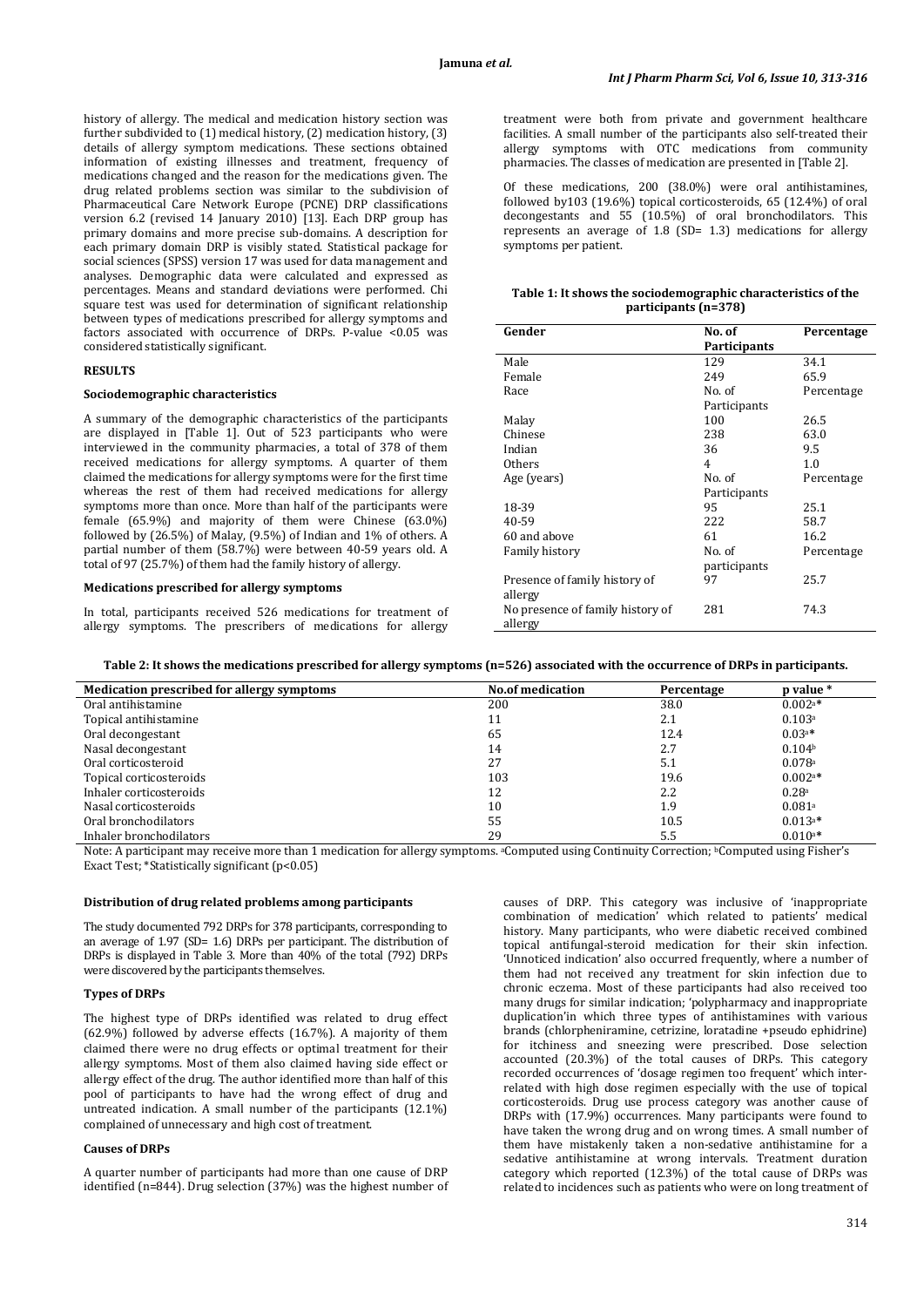oral and topical corticosteroids without follow up treatment. Whereas logistic and patient category which contributes (5.1%) and (2.5%) each from the total cause of DRPs were related to problems such as lack of information by the dispenser or prescriber, participants' non-compliance and usage of unnecessary supplement or drug for the similar symptoms.

| Table 3: It shows the identified drug related problems (n=792) |
|----------------------------------------------------------------|
| and its causes (n=844) in participants prescribed medication   |
| for allergy symptoms.                                          |

| <b>Identified DRP</b> | <b>No. of DRPs</b> | Percentage |
|-----------------------|--------------------|------------|
| Drug effect           | 498                | 62.9       |
| Adverse reactions     | 132                | 16.7       |
| Treatment costs       | 96                 | 12.1       |
| <b>Others</b>         | 66                 | 8.3        |
| Cause of DRPs         | No. of DRPs        | Percentage |
| Drug selection        | 312                | 37.0       |
| Drug form             | 34                 | 4.0        |
| Dose selection        | 171                | 20.3       |
| Treatment duration    | 104                | 12.3       |
| Drug use process      | 151                | 17.9       |
| Logistics             | 43                 | 5.1        |
| Patient               | 21                 | 2.5        |
| Other                 | 8                  | 0.9        |

Note: A participant may have more than 1 cause of DRP.

[Table 2] and [Table 4] tabulates the parameters that were significantly associated with DRP occurrences. Having family history of allergy, (p=0.034), polypharmacy (p=0.002) and medication nonadherence (p=0.021) appeared to have significant associations with the occurrence of DRPs. Apart from that, several classes of medications commonly prescribed for allergy symptoms such as oral histamine (p=0.002), oral decongestant (p=0.03), topical corticosteroids  $(p=0.002)$  and oral bronchodilators  $(p=0.013)$  were associated with the DRPs identified. On the other hand, factors such as age, gender and concurrent chronic disease had no significant association with DRP occurrence.

|  |  | Table 4: It shows factors associated with DRP occurrences |
|--|--|-----------------------------------------------------------|
|  |  |                                                           |

| <b>Factors</b>                         | P value*           |
|----------------------------------------|--------------------|
| Age                                    | 0.838 <sup>a</sup> |
| Gender                                 | 0.533a             |
| Family history of allergy              | $0.034a*$          |
| Concurrent chronic disease             | 0.451a             |
| Polypharmacy                           | $0.002a*$          |
| Medication non-adherence               | $0.021a*$          |
| aComputed using Continuity Correction: |                    |

aComputed using Continuity Correction;

\*Statistically significant (p<0.05)

# **DISCUSSION**

This is the first study to investigate drug-related problems among patients treated for allergy symptoms in community pharmacies in Malaysia. In this study, DRPs classification and identification depend largely on factors such as the researcher's clinical experience, study design, and study setting. Chances of inconsistencies may have occurred [although a validated PCNE DRP classification was used.](http://www.plosone.org/article/info%3Adoi%2F10.1371%2Fjournal.pone.0086215#pone.0086215-Bjrkman1)

A total of 792 DRPs were identified with an average of 1.97 (SD= 1.6) DRPs per patient showed that early identification and resolution of DRPs is crucial in allergy treatment. Drug effect was reported as the most frequently encountered DRPs and then followed by adverse reaction in this study. A similar study conducted on discharged patients in community pharmacies reported that uncertainty of information and adverse reaction as the highest frequency of DRPs, and then followed by drug choice [\[14\].](http://www.plosone.org/article/info%3Adoi%2F10.1371%2Fjournal.pone.0086215#pone.0086215-Chan1)  Discrepancies between both of these studies propose that different health care settings, study design, sample size and study populations may have led to variance in classification of DRPs. Collectively, these findings demonstrated that occurrences of DRPs among patients visiting community pharmacies is fairly high.

The classification of drug effect in PCNE classification Version 6.2 involves all DRPs associated with drug choice, dosing and its use. This study identified more than 50% of total DRPs that was related to drug effect which was related to no drug effect and not optimal treatment for their allergy symptoms. There were many instances in this study where drugs were prescribed and the patients claimed had no reduction in allergy symptoms which could be related to choice and dosing problem. This issue has been a concern and mainly associated with antihistamines. It is said that antihistamines are prescribed to relieve symptoms of allergy and do have the tendency to lose its efficacy if taken frequently or if the patients' allergy changes over time [15].Proper dosing and frequency of antihistamines at the early stages of allergy symptoms is also very important to establish a therapeutic effect and to avoid discontinuation of drug use. In this situation, continuous medical and medication review by the physician is highly recommended.

A small number of participants in this study reported untreated indication as part of drug effect category in PCNE classification where their allergy symptoms were not diagnosed and treated by prescribers. These findings are supported by a few reports which had high statistics on undiagnosed and untreated allergy symptoms especially in cases associated to allergic rhinitis and asthma among children and adults [16],[17]. On the contrary, there could be discrepancies between these studies due to different health care settings and variance of environmental factors such as season and existence of hay fever. Another notable result was that 16.7% of the total DRPs were due to adverse reaction of drugs prescribed for allergy symptoms. These findings commonly involved allergic and non-allergic reaction. From the total of medications involved in allergy symptoms treatment, oral histamines, topical corticosteroids and oral bronchodilators were significantly associated ( $p$ <0.05) with DRPs. The adverse reactions frequently identified in this study and reported in an earlier study were susceptibility of skin infections and skin atrophy due to excessive use of topical corticosteroids [18],[19].Another study showed that a proportion of elderly patients complained of constipation and urinary retention with long term use of sedative antihistamines was also similar with this study [20]. Those patients who were on bronchodilators complained of intolerance and tremors which caused them to be morbid were also complaints reported in an earlier study [21].Nevertheless, the findings from all of these studies do support that the use of antihistamines, corticosteroids and bronchodilators are unavoidable in allergy symptoms treatment but the prescribing behavior must be monitored closely to reduce the risk of adverse reactions.

Several causes of DRPs were also observed during this study. A small number of patients had more than one causes for one type of DRP identified. In the PCNE classification drug selection category,<br>
'inappropriate combination' was commonly identified. 'inappropriate combination' was commonly identified. Inappropriate combination involved several cases in which diabetic patients were prescribed topical combination of corticosteroids and antifungals which could lead to slow healing or worsening condition. There were no follow-ups for these patients and possibility of deterioration of symptoms may have occurred. Whereas dose selection category reported frequent dosing as one main causes of DRPs in which patients who were on topical corticosteroids, applied potent amount of dose repeatedly in a day. These actions would cause severe adverse reaction in the long run if undetected [22].

In this study, having a family history of allergy was one of the factors found associated with DRP occurrences among patients treated for allergy symptoms [23]. However, it is contrary with a popular myth which says that 'family history of a reaction to a specific drug does not increase the patient's chance of reacting to the same drug' [24]. Polypharmacy was found to be a factor associated with DRP occurrences in this study. An average of 1.8 (SD= 1.3) medications for allergy symptoms per patient was recorded. In addition, a study which defined polypharmacy done recently recorded a higher average ratio [25]. Collectively, these findings demonstrated that the number of DRPs per patient increased linearly with the increase in number of drugs used. This can partly be explained by the fact that patients with chronic illnesses generally use many medications, but it also highlights the need for regular medication review for these patients.